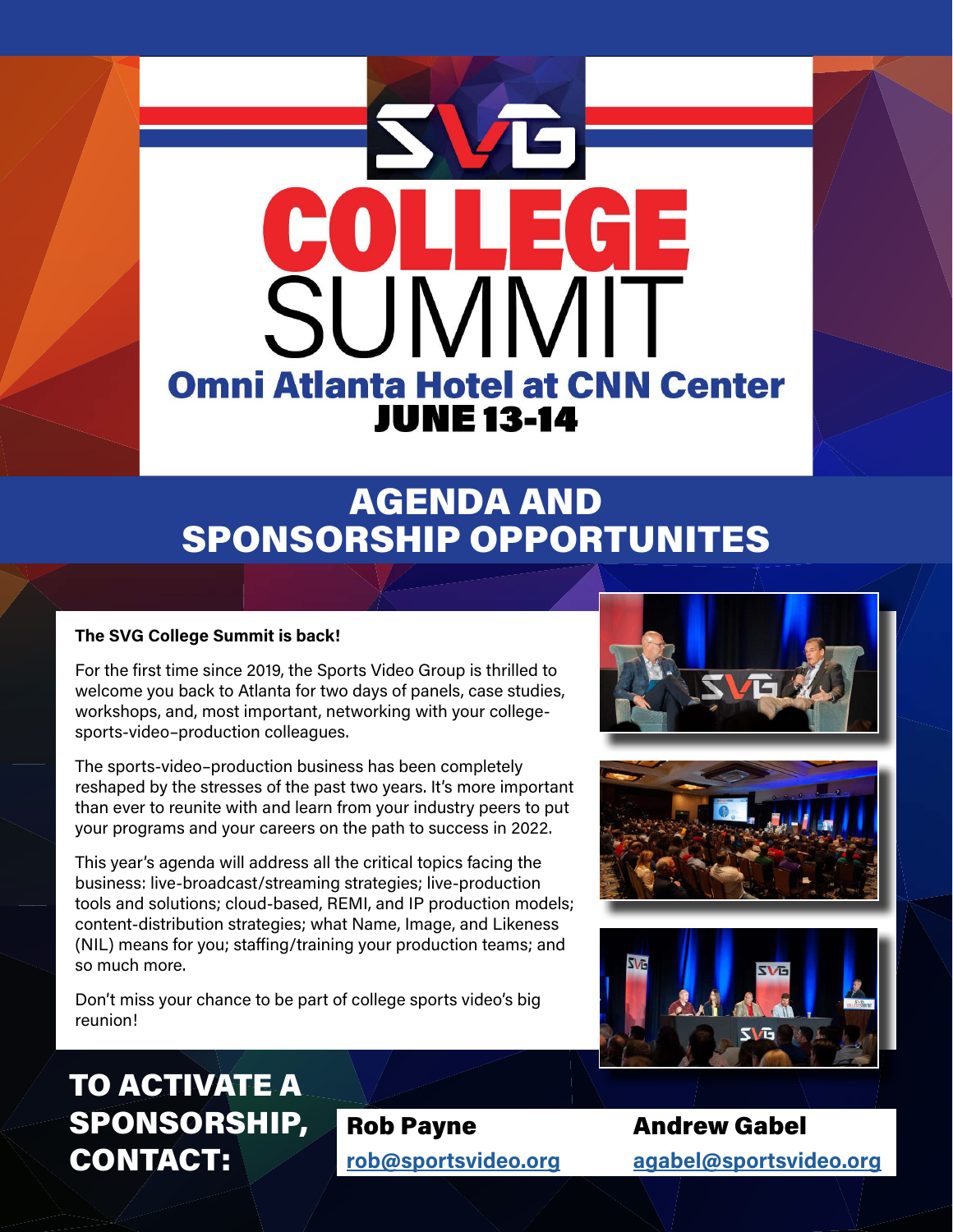# TECOLLEGESUMMIT Omni Atlanta Hotel at CNN Center JUNE 13-14

## SVG COLLEGE ADVISORY COMMITTEE

## 2022 COMMITTEE MEMBERS

**CHAIRMAN: Ken Cleary,** University of North Carolina, Assistant AD **Rick Bagby,** Clemson University, Assistant AD, Video and Technology **Mike Bilbow,** University of Georgia, Assistant AD for Production/Digital **Justin Brant,** University of Alabama, Associate AD, Crimson Tide Productions **Michael Bruce,** University of Alabama, Associate Professor and Interim Department Chair for Journalism and Creative Media **\*Dan Butterly,** The Big West, Commissioner **Kelly Carney,** Conference USA, Associate Commissioner **Katie Cavender,** College Football Playoff, Assistant Director of Communications and Branding **Josh Clayton,** University of Maryland, Assistant AD - Terpvision & Video Operations **Megan Coffey,** University of Cincinnati, Director, Strategic Brand Engagement, Bearcats Digital **Stephen Dombroski,** St. John's University, Senior Associate AD for External Relations **Mark Fragale,** Rochester Institute of Technology, Assistant Director, Video Production Services **Eric Frey,** Virginia Tech, Assistant AD, Broadcast & ACC Network **Mark Fratto,** Linacre Media, Principal and Director of Business Development **Michelle Glover,** University of Arkansas, Associate AD - Broadcast Services **\*Imry Halevi,** Harvard University, Assistant Director of Athletics, Multimedia and Production **\*Scott Hecht,** Syracuse University, Senior Producer **Joel Kitay,** Kitay Productions, President **Travis Llewellyn,** Sun Belt Conference, Associate Commissioner, Electronic Media **Michael Martin,** Texas Christian University, Film, Television, and Digital Media Professor **Kate Morgan,** University of San Francisco, Director of Creative Video **Jim Nachtman,** Penn State University, Director of Broadcast Operations **Ken Norris,** UCLA, Director of Video Operations **Tom Odjakjian,** American Athletic Conference, Senior Associate Commissioner, Broadcasting **Matt Panto,** The Ivy League, Assistant Executive Director, Digital Media and Communications **\*Scott Rinehart,** University of Notre Dame, Lead Technologist, Fighting Irish Digital Media **John Servizzi,** Tupelo Raycom, EVP, Engineering and Operations **Kurt Svoboda,** University of Michigan, Associate AD for External Communications and Public Relations **\*Chris Taylor,** Ball State University, Director of Digital Sports Production **Dennis Trapani,** University of Wyoming, Associate AD for Creative Services **Bob Vecchione,** NACDA, Executive Director **Richard Wanninger,** Patriot League, Senior Associate / Executive Director for External Relations

*\* Previous Chairman*

*Agenda on following page*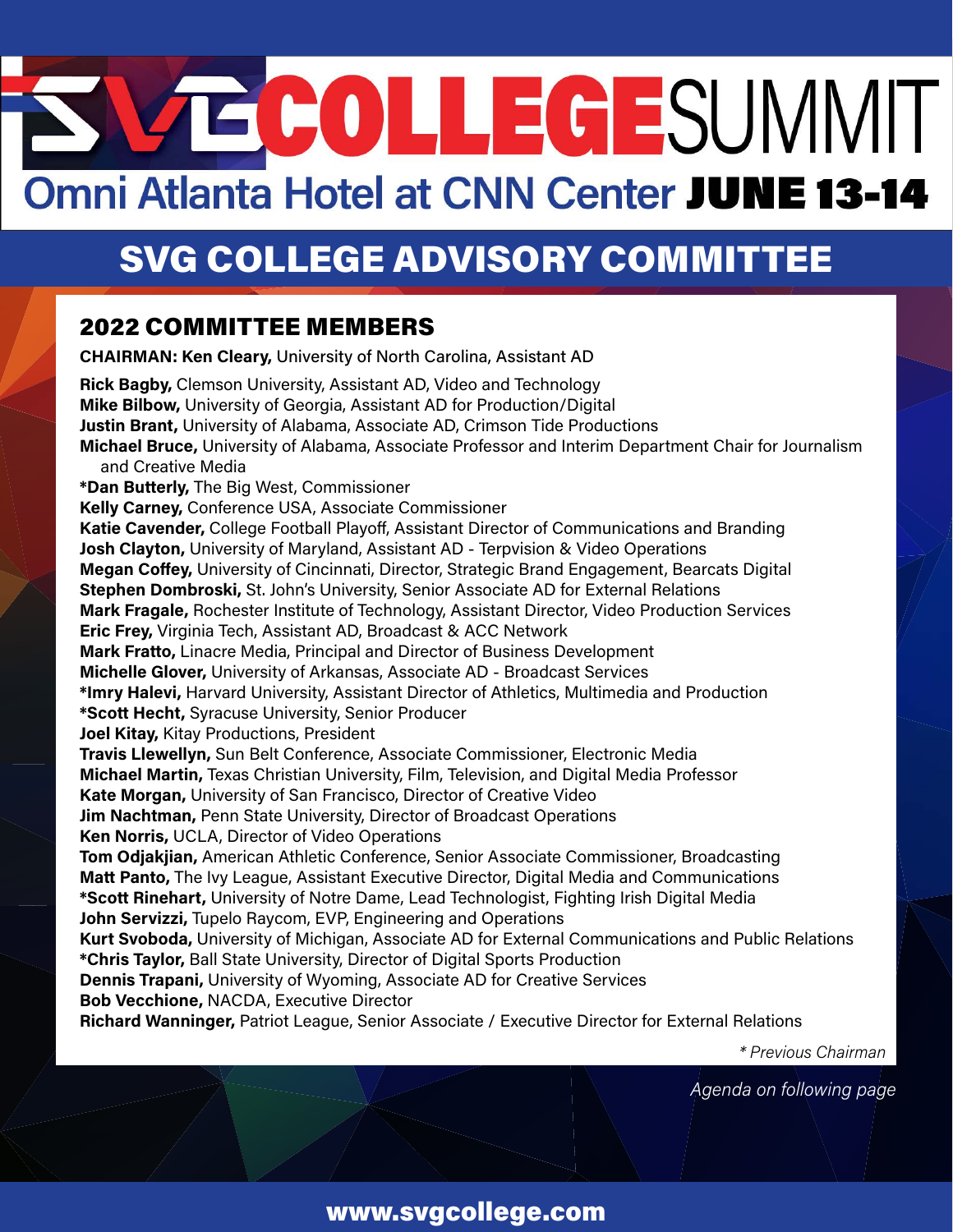# **TECOLLEGESUMMIT** Omni Atlanta Hotel at CNN Center JUNE 13-14

## AGENDA

## Monday, June 13

#### 3:30 – 3:35 p.m. Welcoming Remarks

#### 3:35 – 4:00 p.m. Keynote Conversation

To say that the past 15 months have been challenging would be a grave understatement. From the total cancellation of sports to highly restricted production environments to a crossover season unlike anything anyone has ever been a part of, professionals in college-athletics video production have burnt the candle at both ends. What have we learned, what does the future hold, and in what ways has the industry been changed forever?

#### 4:00 – 4:50 p.m. A New Content Landscape: What Does NIL Mean for You?

Name, Image, and Likeness is changing the landscape of collegiate athletics. It is also offering collegiate athletic departments a new and lucrative avenue for both recruiting and serving student athletes. What resources should your team be investing in? What flavors of content are finding quick success? How can your already busy production teams bring unprecedented value to your student athletes?

#### 5:00 – 6:00 p.m. COLLEGE SPORTS MEDIA AWARDS



Trophies will be presented for the very best in college-sports-video production in the annual College Sports Media Awards ceremony!

#### *Sponsorship opportunities listed on page 6*

6:00 – 7:00 p.m. Networking Reception

## Tuesday, June 14

#### 8:30 - 9:15 a.m. Networking Breakfast

#### 9:15 – 9:45 a.m. State of the Industry: Meeting the Demands of the Live-Content Explosion

Live broadcast at an enormous scale is the established norm in collegiate athletics today, with athletic institutions of all shapes and sizes finding creative and innovative ways to produce hundreds of live broadcasts per year. Live-production professionals from across the industry reflect on the year that was and preview what's to come.

#### 9:45 – 10:00 a.m. SVG College Technology Case Study

A leading technology vendor in the industry shares its latest example of innovation for the college-sportsvideo community.

Agenda subject to change *Agenda continues on following page* Agenda continues on following page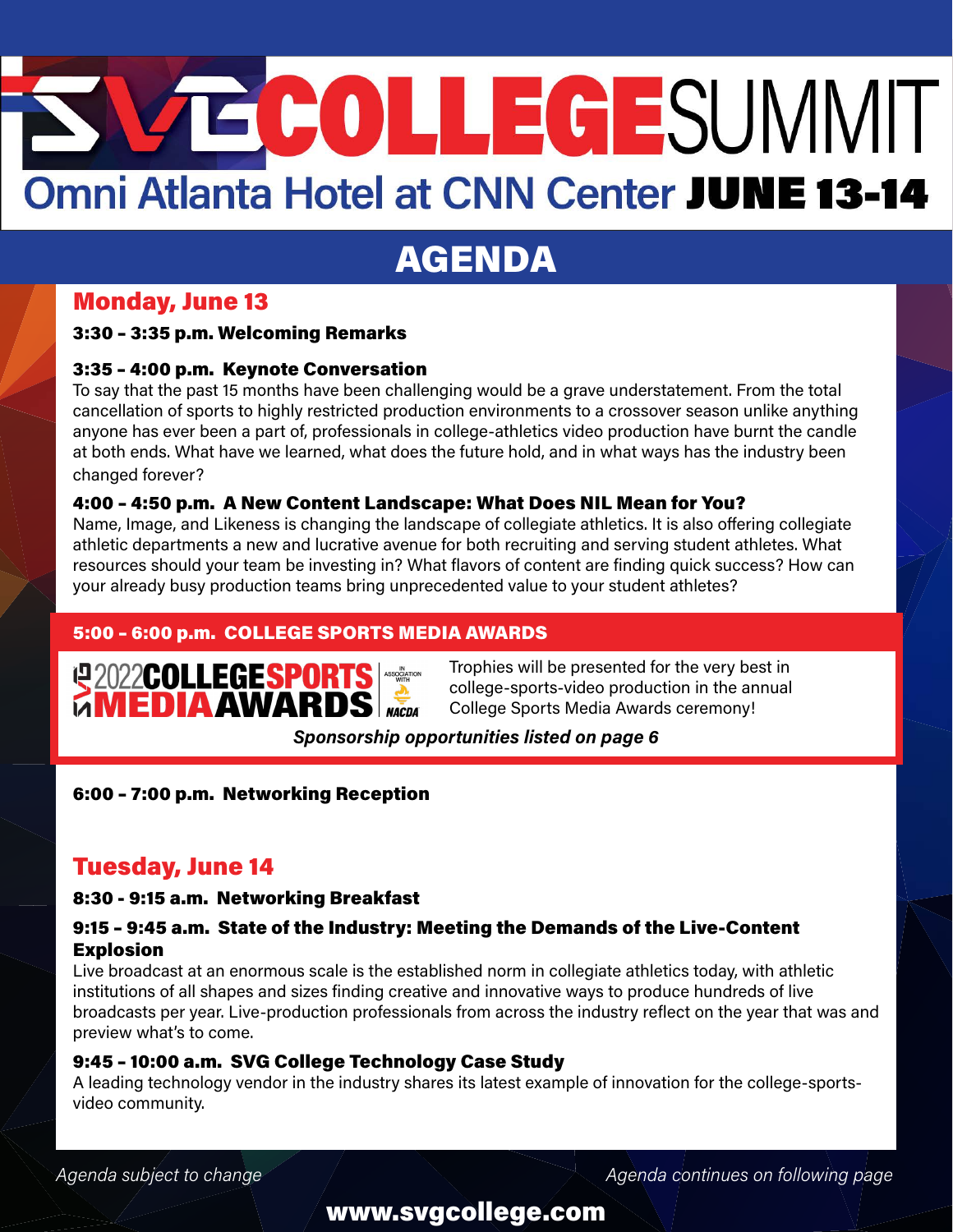# ECOLLEGESUMMIT Omni Atlanta Hotel at CNN Center JUNE 13-14

## AGENDA cont'd

#### 10:00 – 10:30 a.m. DTC Reboot? The Emergence of Subscription-Based Content Services

A selection of college athletics' biggest brands have launched their own subscription-based content services to explore a new, direct relationship with fans and alumni. Why did they do it, and what is there to be learned from those who have pulled the trigger on this distribution channel? Is it the right fit for your institution?

#### 10:30 – 11:15 a.m. Networking Break

#### 11:15 – 11:50 a.m. Tools for Growth: The Gear Fueling the Democratization of Live Production

From robotic/unoperated cameras to targeted microphone placement and innovative infrastructures, schools of all sizes are using cost-effective technologies to take their live productions to the next level. Pros who are pushing the envelope in new and accessible ways share their learnings and experiences from the trenches of live production.

#### 11:50 a.m. – 12:00 p.m. SVG College Pioneer Award

#### 12:00 – 1:00 p.m. Networking Lunch

#### 1:00 – 1:45 p.m. Connected Beyond Campus: How IP, Cloud, and REMI Productions Are Changing the Game

The sports-video industry has been dramatically reshaped as a result of the pandemic. How has the way we think about work altered production models and infrastructures in collegiate athletics? Those who are producing in the cloud, via IP, and/or using REMI workflows to supplement their shows are finding success. What advice would they give to those exploring these avenues for the first time?

#### 1:45 – 2:00 p.m. SVG College Technology Case Study

A leading technology vendor in the industry shares its latest example of innovation for the college-sportsvideo community.

#### 2:00 – 2:30 p.m. Networking Break

#### TRACK 1 | Large Athletic Programs

Following substantial facility investments over the past few years, collegiate athletics' largest programs and their staffs are producing more live, studio, and on-demand content than ever before. In many cases, they are even making the leap to producing live productions for linear distribution with their broadcast-rights holders. What is the current state of big-time live sports production in collegiate athletics? Key members of the SVG College Advisory Committee representing majorconference schools will lead a roundtable discussion on the latest trends in control-room design, live game production, production tools, staffing, and much more.

#### 2:30 – 4:00 p.m. WORKSHOP TRACKS *Sponsorship opportunities listed on page 5*

#### TRACK 2 | Mid-Size Athletic Programs

The production demands of schools of all sizes have never been greater. How is the live- and postproduction-content beast being fed by athletic departments with limited staff and resources? What staffing strategies and technology solutions are helping meet the needs of these institutions? How are sports-video–production professionals getting creative and innovative in serving their athletic programs? Key members of the SVG College Advisory Committee representing major-major and conference schools will lead a roundtable discussion on the latest trends in live-production tools, workflows, staffing, student training, and much more.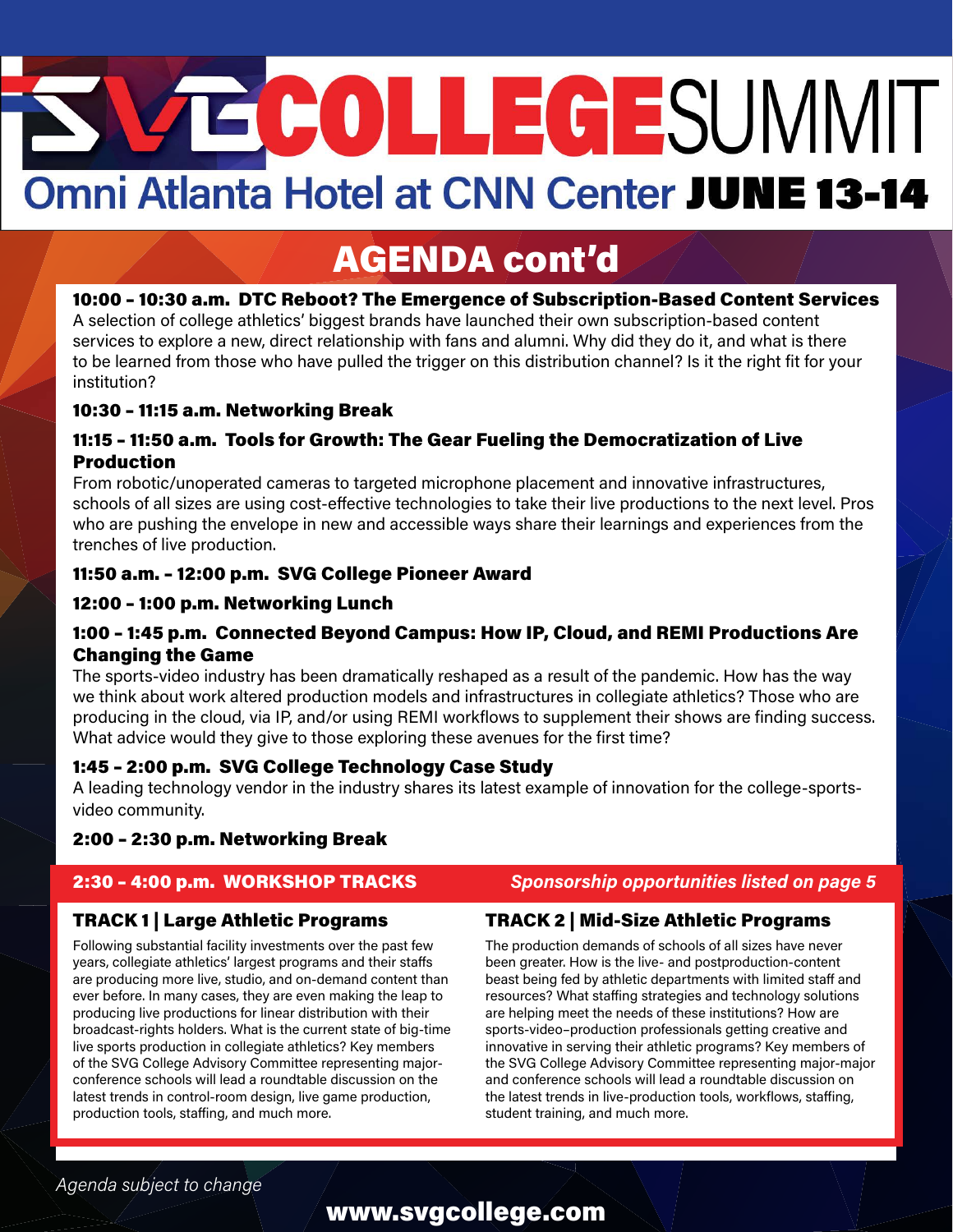# SVECOLLEGESUMMIT Omni Atlanta Hotel at CNN Center JUNE 13-14

## SPONSORSHIP OPPORTUNITIES

|                                                   |                          | <b>PACKAGES</b>        |                            |                       |
|---------------------------------------------------|--------------------------|------------------------|----------------------------|-----------------------|
|                                                   | <b>TITLE</b><br>\$20,000 | <b>MVP</b><br>\$12,000 | <b>ALL STAR</b><br>\$7,500 | <b>ACE</b><br>\$6,000 |
| <b>Exclusive Title</b>                            |                          |                        |                            |                       |
| <b>Video Interview</b>                            |                          |                        |                            |                       |
| <b>Additional Attendee</b><br><b>Passes</b>       | 4                        | 3                      | $\overline{2}$             | $\overline{2}$        |
| Tabletop*                                         | √                        | √                      | √                          |                       |
| <b>Two-min Welcome on</b><br><b>Monday</b>        | √                        |                        |                            |                       |
| <b>Panel Position</b>                             |                          |                        |                            |                       |
| <b>Ad in Print Program</b>                        | Spread                   | <b>Full Page</b>       | <b>Half Page</b>           |                       |
| <b>Lunch on Tuesday</b>                           |                          |                        |                            |                       |
| <b>Breakfast on Tuesday</b>                       |                          |                        |                            |                       |
| <b>Networking Breaks</b>                          |                          |                        |                            |                       |
| <b>Logo on Event Website</b>                      | √                        |                        |                            |                       |
| <b>Branding on All Event</b><br><b>Promotions</b> |                          |                        |                            |                       |

*\* Each Tabletop measures 8 ft. x 8 ft. and includes pipe and drape, power, table, and chairs.*

## A LA CARTE

|                                                   | <b>EXCLUSIVE OPPORTUNITY</b> | <b>BASED ON AVAILABILITY</b> |
|---------------------------------------------------|------------------------------|------------------------------|
| <b>Session Intro</b><br>Main Stage Panel (3 min.) |                              | \$4,000                      |
| <b>Case Study</b>                                 |                              | \$5,500                      |
| <b>Networking Reception</b>                       |                              | \$4,000                      |
| <b>Workshop Technology</b><br>Spotlight (5 min.)  |                              | \$3,500                      |
| <b>Sizzle Reel</b>                                |                              | \$2,500                      |
| <b>Badges</b>                                     | \$5,000                      |                              |
| <b>Lanyards</b>                                   | \$5,000                      |                              |
| Registration                                      | \$4,500                      |                              |
| <b>Full Page Ad</b>                               |                              | \$2,000                      |
| <b>Half Page Ad</b>                               |                              | \$1,500                      |